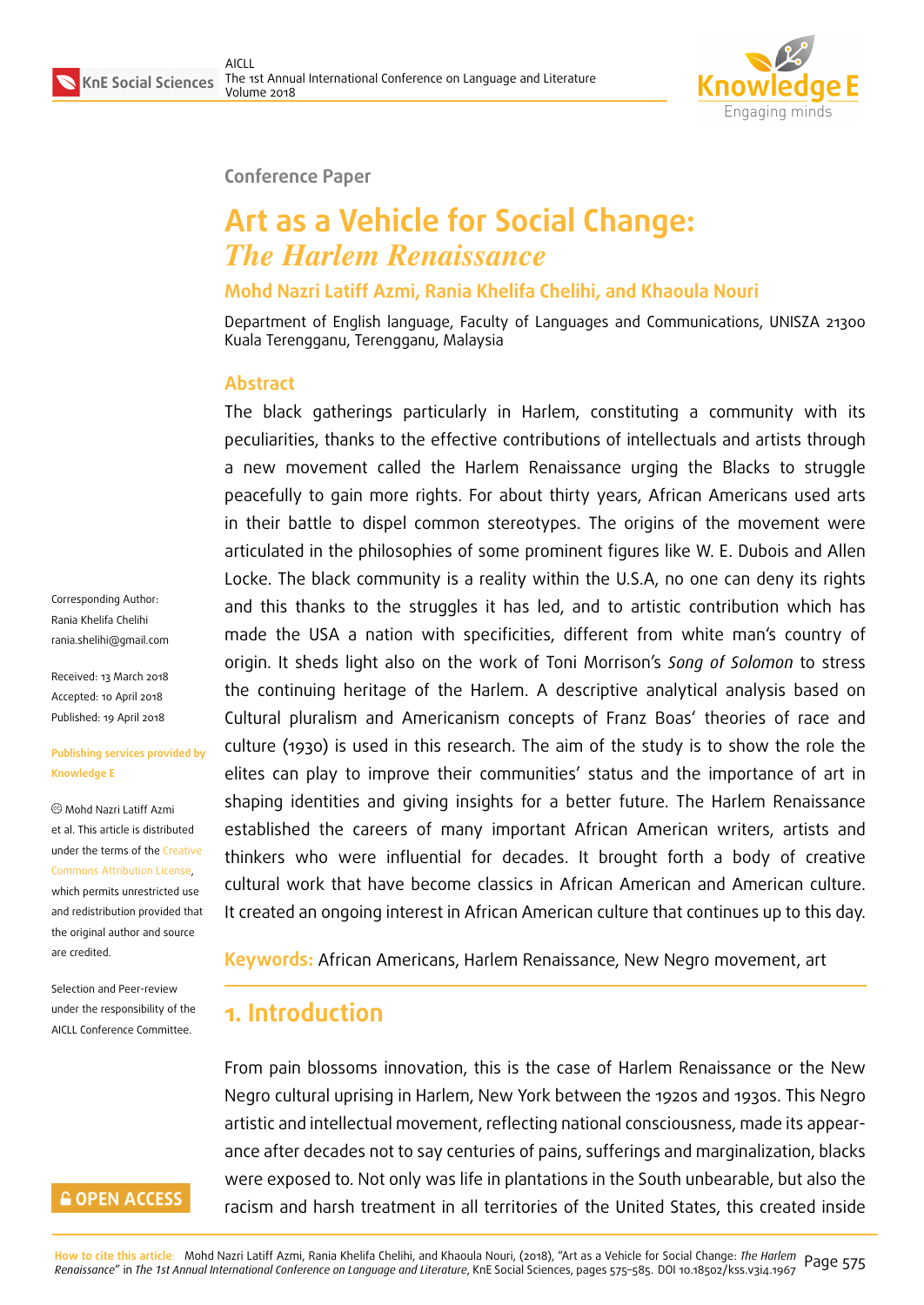

the African American a feeling of misery, dissatisfaction and of challenge as well. How can I get out of these inhumane living conditions I daily undergo? A black asks, simply by being courageous enough in assuming oneself and this through leaving to broader horizons in the North, specifically to Harlem, New York where a new community which members shared nearly the same beliefs, past experiences and also same prospects, was under formation, helped in this by a group of intellectuals and artists imbibed to their bones that a shift should occur not only at the level of the living conditions of the black but also at the level of the white conception vis a vis the black cause. It has been my aim in this modest study to stress the harsh treatment blacks faced since their unwilling arrival to America till the twenties, which made of them individuals apt and able to think of their case individually, forged their bold personality and this can be noticed in the different artistic outputs, mainly literary, that were widely read by whites and met positive reaction on their part. The Harlem Renaissance polemical output was in many occasions criticized. Numerous scholars debated the importance of the works produced in it and whether it succeeded as a cultural movement to serve the race and the nation. Some just think the movement was a revolt in and of culture that was manifested in a variety of forms, with black and white culture providing an index to the black and white world view. The movement though the skeptic views about it, succeeded in many fields. It constituted foundations for many artistic fields. For blacks the movement was identity. For the nation it came to put cornerstones that would later help in solving racial problems in the United States.

### **2. Literature Review**

After the Renaissance had run its course with the collapse of the New York stock market and the ensuing worldwide economic depression, skeptic views about the renaissance prevailed criticizing its output. The criticism on the Harlem Renaissance movement tends to focus on its impact on black literature and on the African-American community. Amritjit Singh notes, in his book *The Novels of the Harlem Renaissance* that the artists involved in the Harlem Renaissance failed to develop a black American school of literature" (qtd. in Galens, 374). Margaret Perry, in her book *The Harlem Renaissance: An Annotated Bibliography and Commentary,* generally agrees with this concept, noting that the writers of this period failed to use their blackness to fullness and with total honesty in order to create that unique genre of American literature one called black or Afro-American."(qtd. in Galens, 374). In fact, though the movement came up short in terms of staying power, one cannot deny the achievements it has made. The Renaissance set the cornerstone for Modernity in Literature. The literature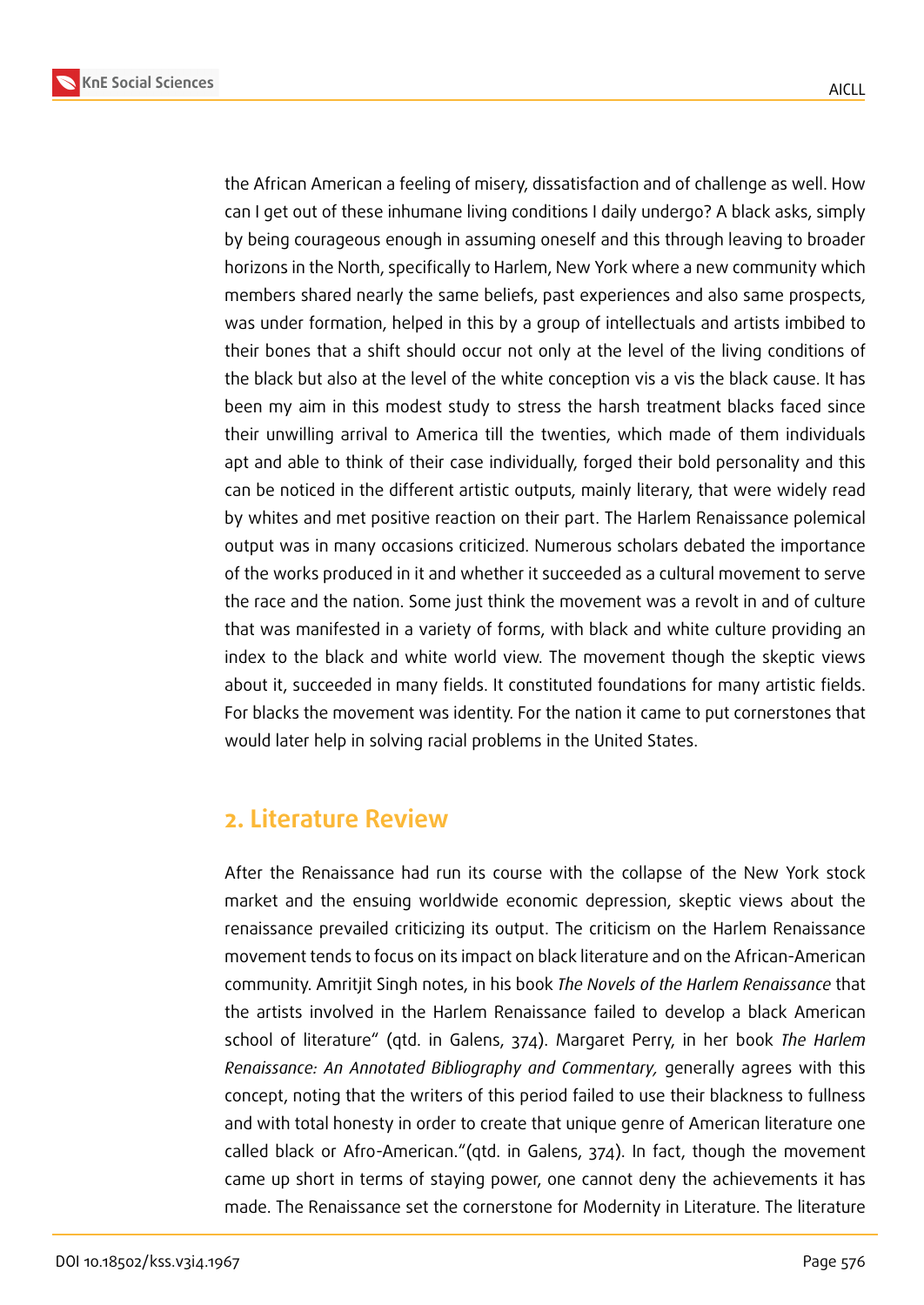of the movement, not like any previous period in U.S. history, introduced new themes and styles of expression. White literature relied heavily on the European traditions of self-expression. Most artists of the renaissance found new and peculiar sources of ideas and inspiration mainly in Africa and the South. Even at the level of themes; away from Victorian traditions, a wide variety of themes and topics were displayed; among them racial identity where the issue of color is central to many novels, essays and poems. At the level of style, many writers relied on folk dialect to express themselves in their works. Zora Neal in her novel *Their Eyes Were Watching God* used it in order to reflect the folktales. African Americans of the Harlem renaissance created their own symbols which go back to their roots in Africa. Many of the poetic works also were influenced by music and they used it in their works, for example, Langston Hughes used jazz and blues beats in his poetry; in the poem *The Weary Blues*, Hughes writes of a piano player performing at a club and uses the technique of repetition, a familiar technique in many blues songs. Far beyond Harlem Renaissance, one can take the example of Toni Morrison, a prominent writer in the postmodern literary scene in the U.S. She is the first African American to be awarded the 1993 Nobel Prize in literature for her novel *The Song of Solomon*. In this work, Morrison's touches continued the legacy of the Harlem Renaissance. In a very refined style, she discussed themes of race and class. Like many of Harlem Renaissance's artists she relied on African heritage to provide her with raw material for her work. Even after about three centuries from slavery and segregation, her works still stand to speak about atrocities faced by African Americans in the South. Again, like Harlem artists, Morison used the art to serve the needs of her community. Most of her novels speak about race problems that still face African Americans in the United States. This issue proves that the foundations of literature were at least a part of the Harlem Renaissance.

### **3. Research Method**

The paper relied heavily on the descriptive analytical methodologies for they serve the nature of the topic. It criticizes the skeptic views held against the movement. It sheds light also on the work of Toni Morrison, Song of Solomon to stress the continuing heritage of the Harlem. It also assesses the Renaissance achievements, whether African Americans succeeded in finding a new generation of African Americans who are able to put aside the color of their skin which had been once an obstacle to their prosperity, looking ahead confidently and having one aim: being an American citizen with full rights as it is stated in the American declaration of independence by Thomas Jefferson —we hold these truths to be self-evident: that all men are created equal and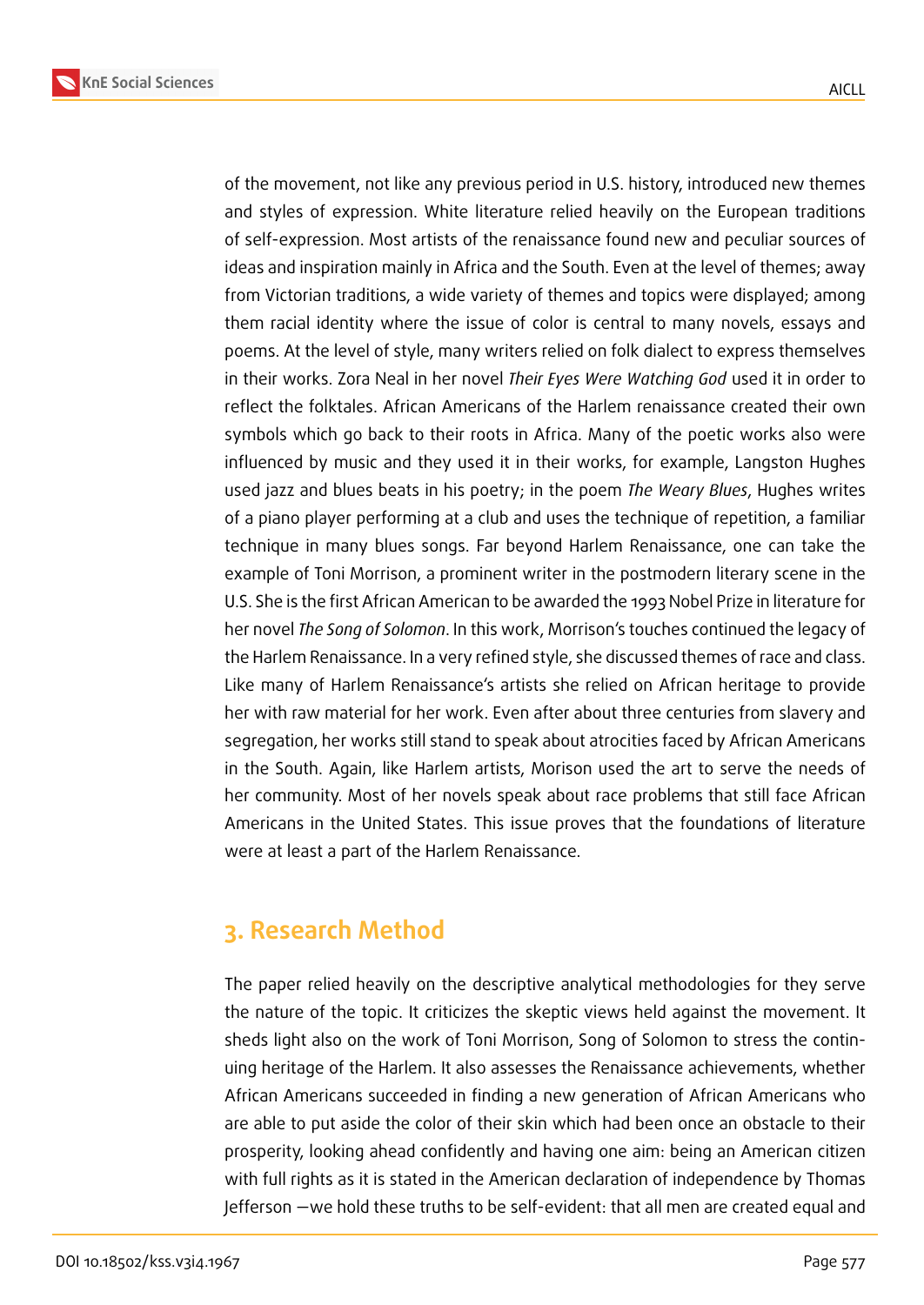

that they are endowed with certain unalienable rights - life, liberty and the pursuit of happiness; furthermore, it focuses on the emergence of a common awareness building up process in the daily life of the American, black or white within the whole American nation. The paper compares the Renaissance with the European one.

#### **3.1. Song of Solomon plot summary**

Morrison used many powerful metaphors in addition to the use of details in order to establish the desired tone and mood. For example, in Chapter one, to convey the fact that Southside residents tend to rely on local gossip for their news rather than on newspapers, which often ignore events affecting the black community, the narrator tells us that "word-of- mouth news just lumbered along" (Morrison, 3). To illustrate the crushing poverty of Southside residents, we see women "getting ready to go see what tails or entrails the butcher might be giving away" (idem, 3-4). In Chapter eleven, to establish the feeling of a small, rural community, the narrator introduces us to the women of Shalimar, Virginia, who "walked as if they were going somewhere, but they carried nothing in their hands" (idem, 259). The story of *Song of Solomon* involves numerous fictional and historical events. The plot focuses on Milkman's quest for his inheritance, which he believes to be Pilate's bag of gold. The novel begins and ends with scenes of flight. It moves from the present to the past, from the North to the South, from innocence to experience, from ignorance to wisdom. *Song of Solomon* focuses on the individual's need to achieve self-knowledge, identity, and visibility as a complex, real human being. Morrison, by beginning the novel *in medias res* (in the middle of things), one feels while reading that he is challenged to reconstruct the events leading up to the opening scene by piecing together fragments of stories and conversations given by various characters. Because Milkman cannot be confined by the boundaries of the community, movement is outward rather than circular from Milkman's personal perspective to the black community, to the community at large. One can imagine Milkman's life as a ripple in a pond and his experiences as creating an ever-widening series of concentric waves that touch the lives of those around him. In this way, one can conclude that Milkman is an example of a universal view of human development through the experiences of the individual; for one can realize that by following Milkman's growth and development, he is also witnessing the growth and development of the human psyche. Milkman's life represents a microcosm of one element of black experience. His story tells what it is like to be a young black male living in a white male-dominated society. Along the way, one can learn that although society creates seemingly many obstacles (such as racism); it is up to us to overcome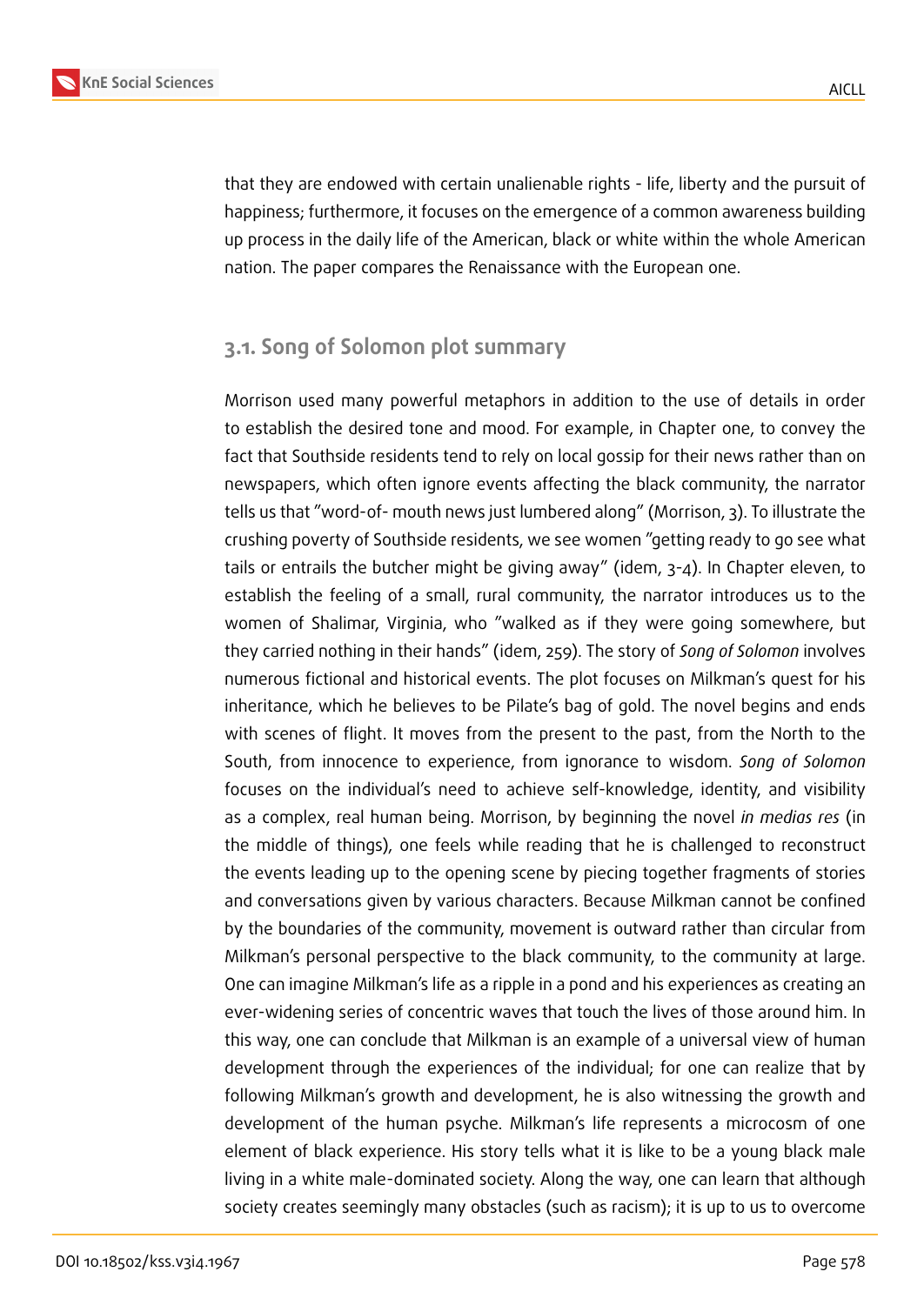

those obstacles and create full, meaningful lives for ourselves, using our inherent skills and talents. One also learns that how we view ourselves and our lives is more important than how others view us, and that seeing ourselves as a part of a larger community of people and recognizing that we have the right to choose our response to situations empower us to transcend boundaries. In effect, readers, like Milkman, learn that obstacles are not ever lasting barriers but can be viewed as hurdles on the path to success.

#### **3.2. "Neither ghetto nor plantation"**

In terms of both time and place, setting plays a key role in *Song of Solomon.* Although the novel spans approximately a hundred years, documenting three generations of the Dead family's history, it focuses on Milkman's life from birth to age 32. The novel begins in 1931 and ends around 1963. Thus it encompasses two major movements in African-American history: the Harlem Renaissance (1917–35) and the Civil Rights movement (1955–70s). The year 1931 marks the pinnacle of the Harlem Renaissance, a literary movement heralded as a golden age of black art in the United States. It also marks the rise of the "New Negro," an articulate, sophisticated bourgeois class of intellectual blacks immersed in cultural and aesthetic pursuits, convinced that their literary and artistic achievements would elevate their social and political status in American society by demonstrating to whites that Negroes are not inferior human beings. Similarly, 1963 also marks a milestone in black history. According to Lerone Bennett (1993), in *Before the Mayflower: A History of Black America*, "It was a year of funerals and births, a year of endings and a year of beginnings, a year of hate, a year of love. It was a year of water hoses and high-powered rifles, of struggles in the streets and screams in the night, of homemade bombs and gasoline torches, of snarling dogs and widows in black. It was a year of passion, a year of despair, a year of desperate hope. It was... the 100th year of black emancipation and the first year of the Black Revolution." In other words, it was a year of the black Civil Rights movement. *Song of Solomon*'s physical setting is the Midwest, which, as Morrison notes, "is neither ghetto nor plantation." Geographically, it moves from an unnamed town in Michigan to the fictional town of Shalimar, Virginia. Numerous clues suggest that the mysterious, unnamed Michigan City is Detroit, "the Motor City," birthplace of the famous "Motown Sound." Culturally, the novel's setting moves from the industrial North, heavily influenced by the materialistic values and traditions of white society, to the rural South, steeped in traditional values and nurtured by a strong sense of history. Along the way, it takes us  $-$  via the characters' memories or actual wanderings — to a variety of U.S. cities and towns: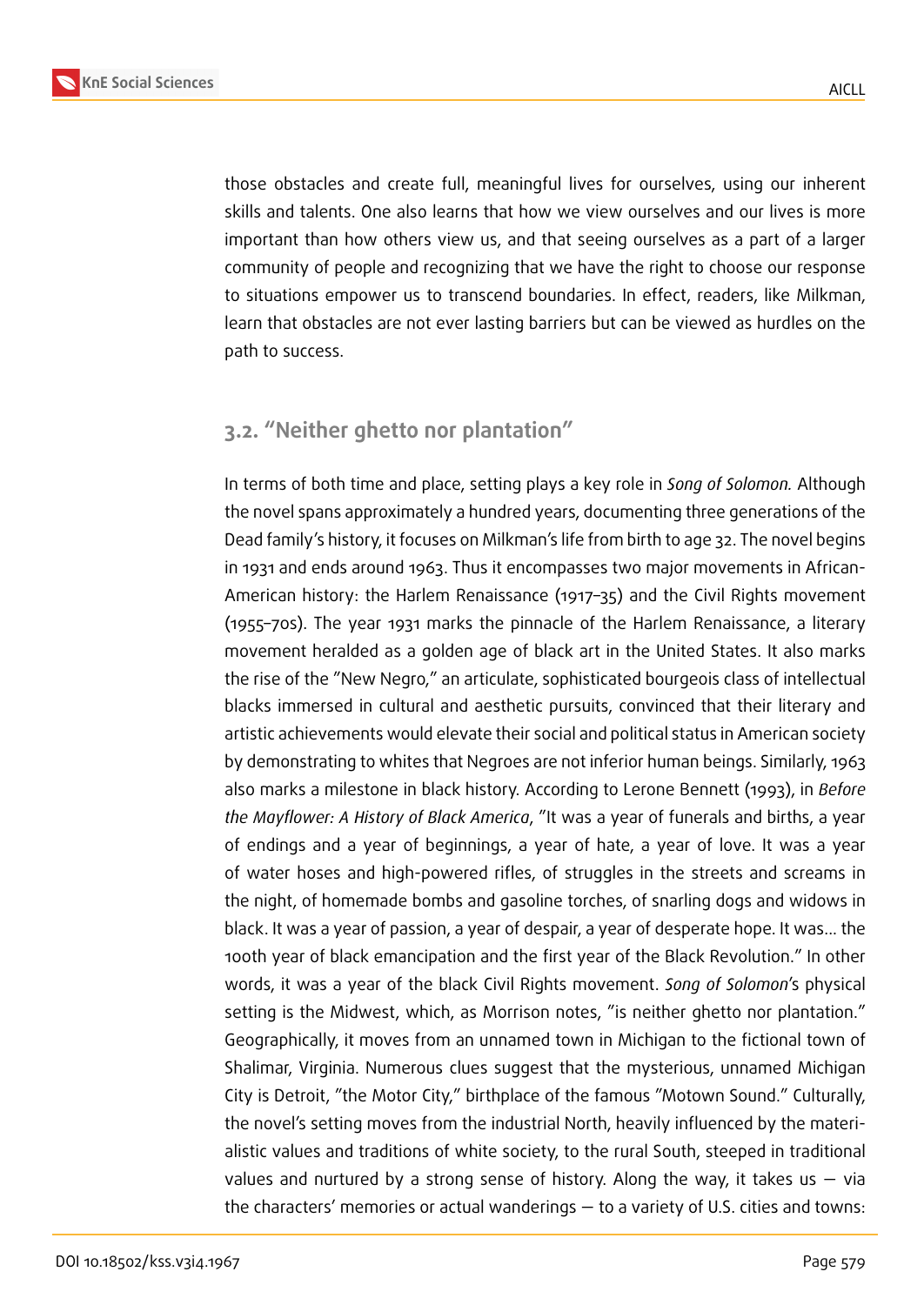Macon, Georgia; Birmingham, Alabama; Danville, Pennsylvania; Shalimar, Virginia; and Jacksonville, Florida. As Milkman sets out to discover his inheritance, the setting shifts from the North (Michigan) to the South (the fictional town of Shalimar, Virginia). This shift from North to South presents a sharp contrast between the contemporary black northern community and the traditional black southern community. It also reverses the traditional freedom trail of enslaved Africans since Milkman finds freedom not by escaping to the North but by returning to the South. Upon his arrival in Shalimar, Milkman becomes acutely aware of his estrangement and alienation from his cultural roots. By participating in the initiation rituals thrust upon him by the men of Shalimar, by listening to the children sing Solomon's song, and by ridding himself of the mental shackles that bind him to the distorted sense of white, capitalist values espoused by his father, Milkman finally learns the meaning of love and the value of history and tradition. One can note here the importance of Harlem Renaissance. The Renaissance is a source of pride for many African American writers as they go bad to it in their works and glorify its legacies. One can still find the themes of identity, racism and culture existing within these works. Again the renaissance succeeded to build a common awareness that lasted till nowadays when it put the cornerstones that later shaped the identities.

#### **3.3. Macon Milkman**

Throughout the first half of *Song of Solomon*, Milkman is the sample of an immature young man drifting aimlessly through life. Having "stretched his carefree boyhood out for thirty-one years," (Morrison, 98) he is content to go "wherever the party is." Although he functions as the novel's protagonist, he is not a heroic figure — at least not for well over half of the novel. Spiritually dead and mentally enslaved by indifference and materialism, Milkman embarks on a quest for his inheritance, which he initially believes to be Pilate's gold. Instead, through a series of hard luck and coincidences, he finds himself on a spiritual quest for his identity. Eventually, he learns the meaning of grace and mercy, and he inherits the gift of flight. Although he prides himself on being nothing like his father, Milkman shares his father's materialistic values, his arrogance, his indifference, and his sexist, chauvinistic attitudes toward women. Consequently, he has no empathy for those whom he perceives as being inferior to him socially or economically, he lacks a sense of commitment to his family and community, and he is unable to sustain a loving relationship with any woman, the exception being Sweet — *after* he discovers his spiritual inheritance — but even then only briefly. Due to his indifference and lack of direction, Milkman feels pulled in several directions by the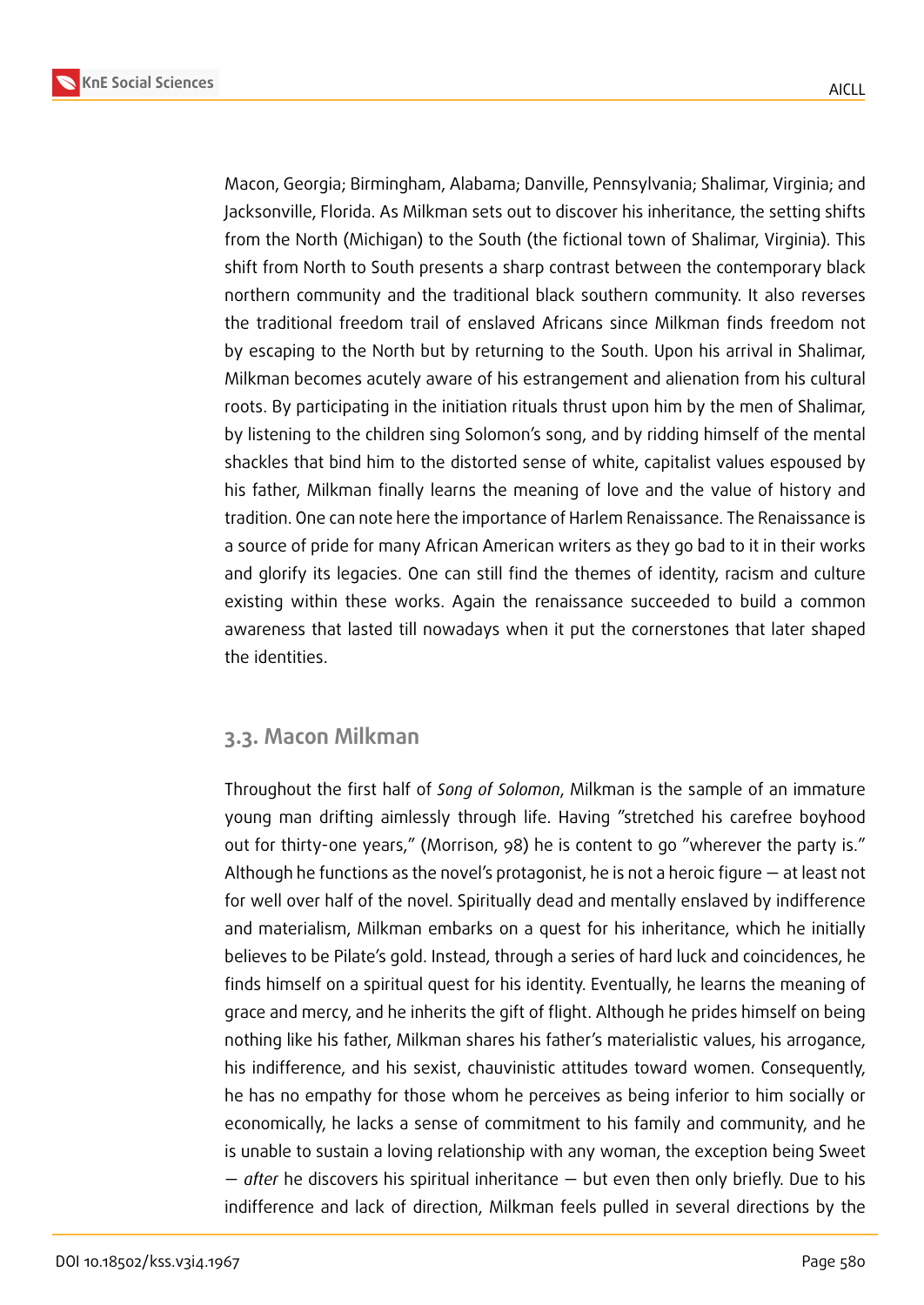

people around him, all of whom vie for control of his life: His mother wants him to go to medical school; his father wants Milkman to join him in the real estate business; Hagar wants him to marry her; Guitar wants him to accept the Seven Days; and Pilate wants him to assume responsibility for his life and fulfill his role as a leader, as foretold by his miraculous birth and attested to by his charmed life. (Milkman's conception and birth were assisted by Pilate's voodoo. He was born with a caul and had visions that revealed the truths hidden behind the facade of real life.) Unwilling to commit himself to any one goal, Milkman rejects all options, choosing to continue his aimless drifting and cut himself off from the people who care for him. With the help of Pilate and Guitar, Milkman eventually discovers the secret of Solomon's song once he recognizes the vital link between the past and the future. His mission to find Pilate's gold takes him back to his ancestral roots, enabling him to learn the origin of his name and to reconnect with the black community  $-$  his "tribe."

#### **3.4. The renaissance achievements**

In spite of the skepticism raised by some antagonists about the movement's achievements, in my view the movement succeeded to a large extent in changing the general landscape and this by making of America a new identity detached from Europe, be it against the will of the whites. The movement reached a number of results and outcomes that lasted long after it ended and that were felt far beyond the boundaries of Harlem and Black America. Many intellectuals criticized the movement for it stressed black exoticism and was assimilationist; so it was a failure. They argued that, the white influence through patronage directed it to the primitivism, motivated by assimilationists who aimed at minimizing cultural differences between blacks and whites, and winning acceptance according to white cultural norms. Other critics stand against this view; they consider it as a step forward in asserting African Americans' culture and identity. They took advantage of white patrons and audience to promote an independent cultural movement. (Hutchison, 16). Here one can say that the movement came to prove that there is no difference between white and black in terms of creativity. Moreover, African Americans were pragmatic enough when they used patrons to serve their cause. To be concise one can say that the movement succeeded due to its interracial character and its intra-racial diversity.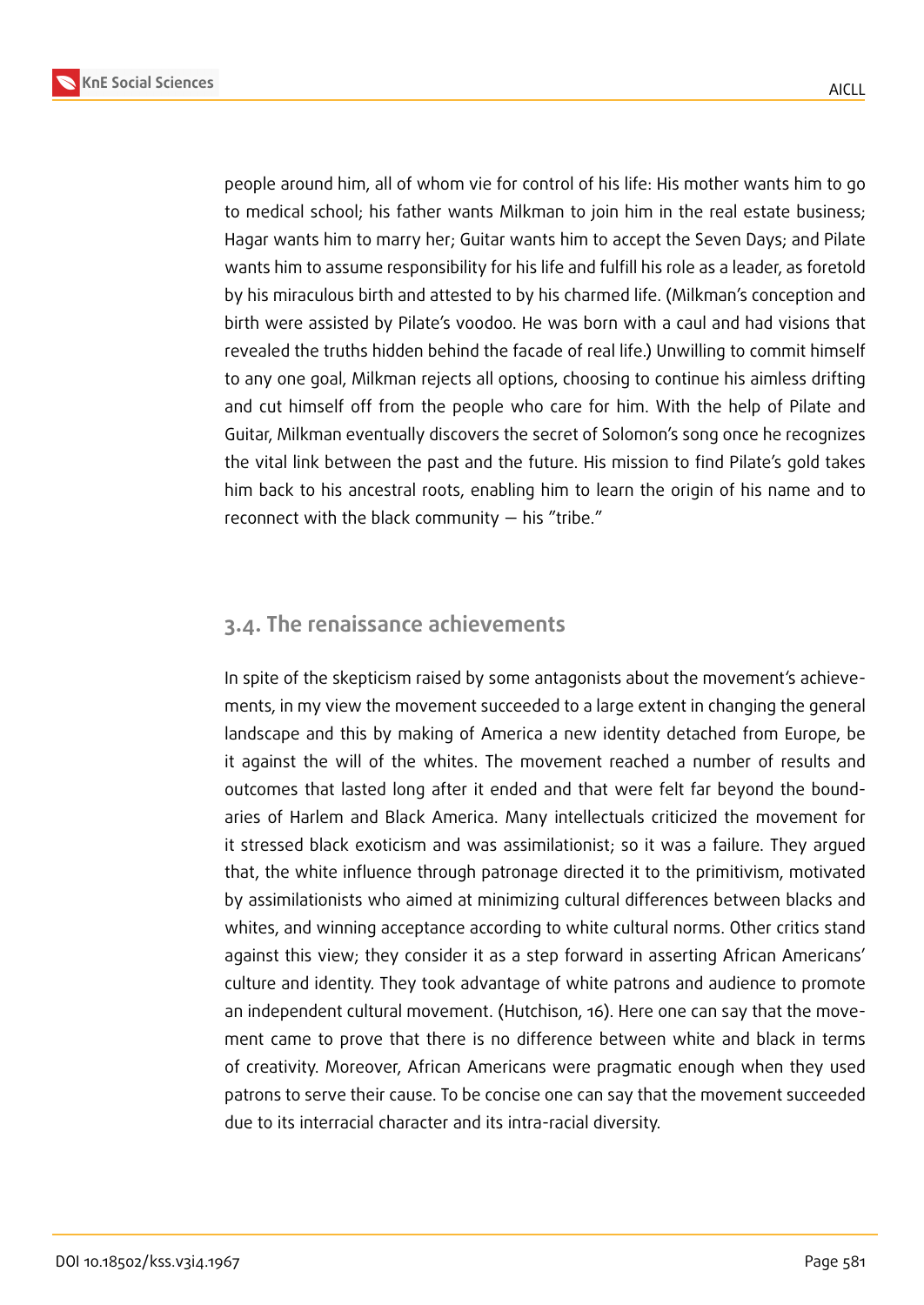### **3.5. Americanism and pluralism**

Dubois and Allen Locke two pioneers of Harlem renaissance in addition to Cullen a white scholar were influenced in their thoughts by the writings and teachings of Franz Bois an American anthropologist whose works encouraged critical reactions towards Anglo-Saxon supremacy and legacy, and helped in the emergence of cultural pluralism. Bois advocated the greatness of West African civilizations and hence enhanced racial pride and opposed ideas of African primitivism. Being aware of the rooted nature of American racism, he was advocating assimilationism,—encouraging cultural pride and assimilationism. Both supported the movement in literature and cultural criticism to divorce American literature from English tradition, to redefine the nature of culture in the United States by 1930 Boas' theories of race and culture, which had almost no credibility before 1910 had become institutionalized throughout the cultural and political in the U.S. in reply to racist views. As concerns the tight ties between blood, soul and the formation of racial groups, he stated:  $-$  the degraded situation of contemporary African American culture could be attributed to the loss of cultural foundations that came with removal from Africa and enslavement [3]. Herkovits one of Bois students confirmed the previous citation by stating that: —the American Negro was a new racial type distinctive among human beings (idem 74) to highlight the originality of this group productions in the field of culture. Furthering his [fin](#page-10-0)dings, Hercovits argues that this originality distinguishes the new American culture with its peculiarities:

a related equation shows up repeatedly in the Harlem Renaissance, both racism and black American culture are closely identified with what makes American culture distinct from any other. If lynching is the national crime Black music is the national music and the spirit of American is carried most authentically in the souls of black folk. The original sin of racism peculiarly identified American culture [3].

The Negro redefined himself, began to speak for himself on a national basis, it was the first time in history of U.S. tha[t t](#page-10-0)he terms Americanism and Pluralism get discussed on a race background in terms of trying to find a solution to race problem.

#### **3.6. Why the New Negro movement is a Renaissance?**

The Harlem Renaissance got its name because it reminded observers of the European Renaissance (i.e. "re-birth") that began in the  $14<sup>th</sup>$  and  $15<sup>th</sup>$  centuries and permanently changed European culture and society. Beginning in the cities of Italy and spreading over the next two centuries to all of Europe, this first Renaissance represented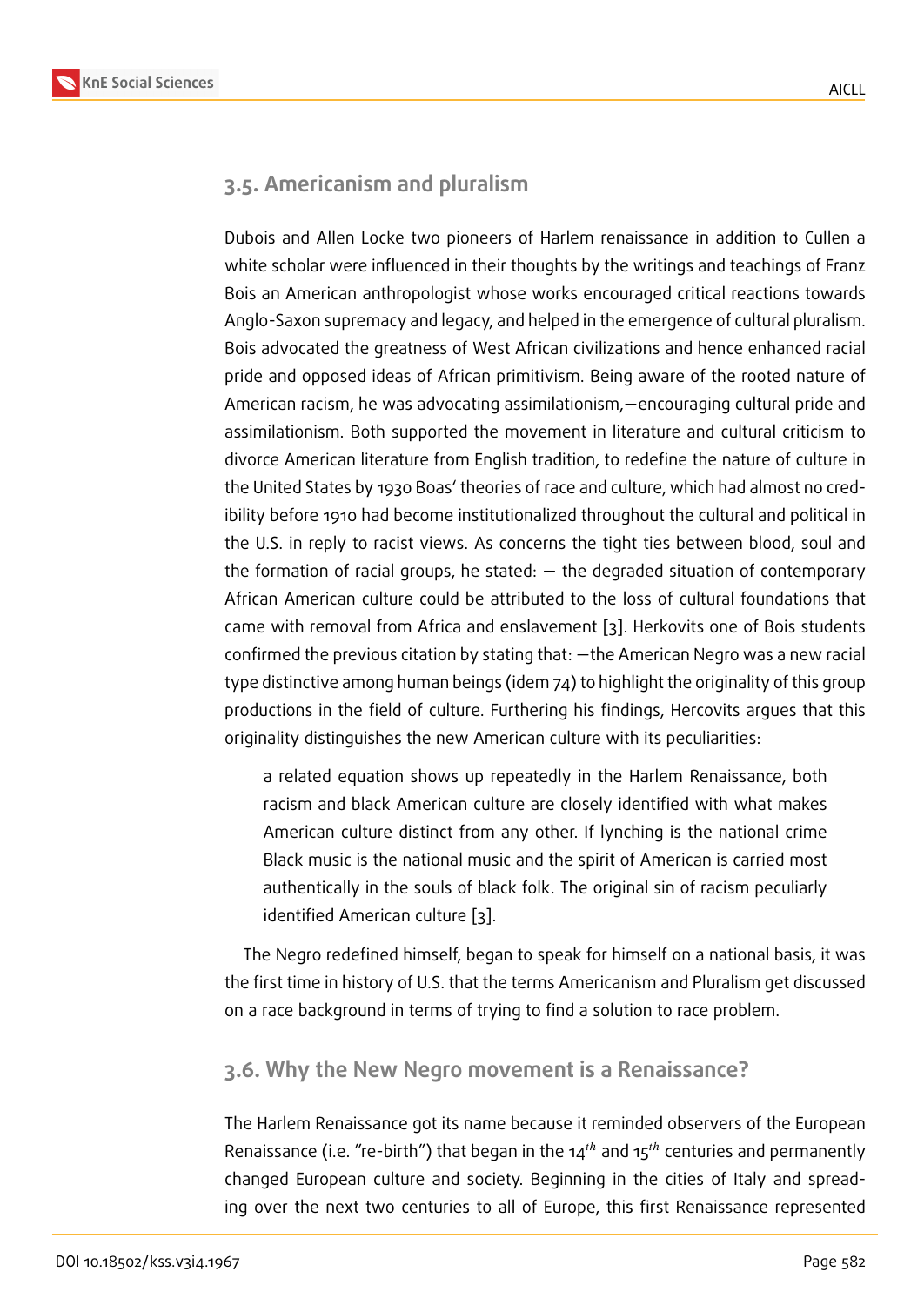

the end of the middle ages and the start of a new period in history. The European Renaissance - which looked to classical Greek and Roman civilization for insight and inspiration - was an upsurge of culture, learning, entertainment and rediscovery of roots that showed itself in art, writing, literature, politics, technology and many other areas (e.g. social relations and warfare). In addition, people moved to the cities and started to look at themselves in a new way and many became literate. For African Americans, the Harlem Renaissance of the New Negro period was a similar period of progressive change (in how people saw themselves, where they lived, cultural expression, literature and literacy, politics and many other ways). There were some differences however. The Harlem Renaissance looked to Africa and Black American culture for inspiration and was confined to mostly (but not totally) one country and one race. Nevertheless, both Renaissances represented a period of enlightenment after a period of barbarous destruction, rediscovery of culture and a glorious past, new thinking, literateness, urbaneness, and the creation of new expressions and consciousness. The Harlem Renaissance is really a period of enlightenment for African Americans; Immanuel Kant (2013), the German philosopher says: enlightenment is really important. It is something we need to …emphasize to, to energize. (*What is Enlightenment)*, so was the Harlem Renaissance it was the source of power to many artists. The enlightenment ere in Europe depended heavily on arts, Kant comments on that: [Arts are] helping us progress. They were helping us like the world better, be more at home in the world (idem). The case for Harlem Renaissance as arts was also a means for racial uplift.

It is interesting to state at the end of this chapter to note that the Renaissance was not just a literary movement but a cultural movement. This peculiar cultural movement showed the richness of African American culture that for the first time defied the white culture and proved the importance of coexistence within the United States. Americanism and Pluralism are two key concepts were stressed during this movement. When Americanism and Pluralism were adopted by the leaders of the movement, this was key pillar that later would win African Americans their freedom. 'As diversity is the flavor of life', due to the racial differences that exist make America unique. The movement succeeded in many fields and had many achievements. Moreover, the movement represents a period of enlightenment to the African American individual.

### **4. Conclusion**

It is interesting to state at the end of this paper to note that the Renaissance was not only a literary movement but also a cultural movement. This peculiar cultural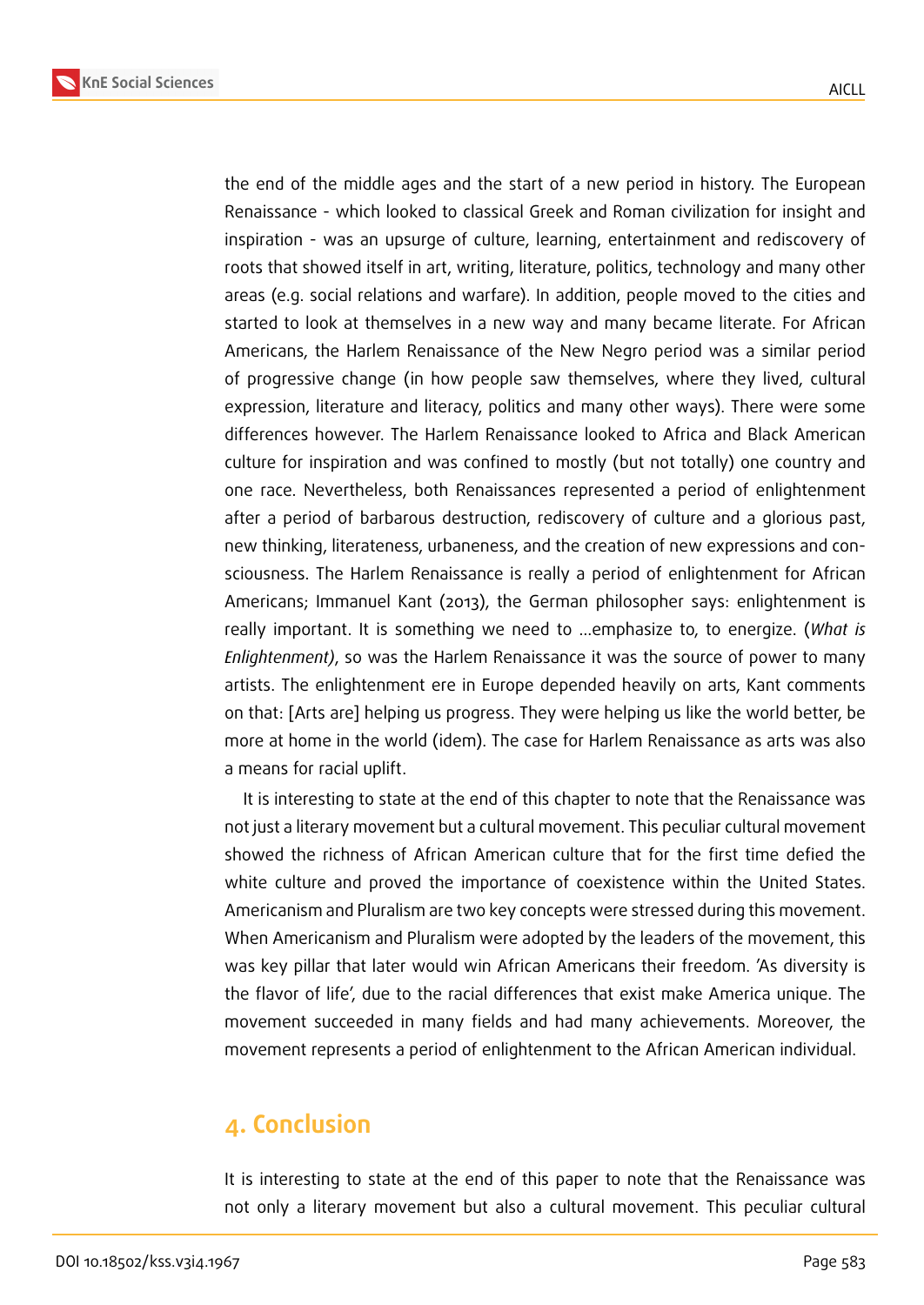

movement showed the richness of African American culture that for the first time defied the white culture and proved the importance of coexistence within the United States. Americanism and Pluralism are two key concepts that were stressed during this movement. When Americanism and Pluralism were adopted by the leaders of the movement, this was a key pillar that later would win African Americans their freedom. The movement succeeded in many fields and had many achievements. Moreover, the movement represents a period of enlightenment to the African American individual. African American renaissance was a cornerstone in the making of American culture. The Harlem renaissance demonstrates how culture served to broaden the appeal of African Americans for their rights as American citizens, and facilitate the acceptance of black power tenets in the United States. Scholars may argue that the use of cultural forms of avocation to advance black power ideologies contributed significantly to making the movement a lasting influence in American culture – one whose impact could be discerned long after its exclusively political agenda had disintegrated. It set forth the coming movements in the United States. No one can pretend that the Renaissance did end the race problem in U.S. still, the movement, succeeded in softening relations between whites and blacks. Many politicians later who fought in the civil rights movement were inspired by Harlem Renaissance ideas. Harlem renaissance can be taken a case study for change, from which people all over the world suffering segregation and marginalization can learn. The movement had a great impact on the American culture. Until nowadays many scholars still wonder whether the Harlem renaissance influenced other movements around the world and how it succeeded in uniting blacks all over the world.

## **Acknowledgements**

I would like to express my deepest gratitude to the committee of the Proceedings of the  $1^{st}$  Annual International Conference on Language and Literature,  $18-19$  April 2018, Fakultas Sastra, UISU, Medan, Indonesia, who gave me the chance to present my paper and enrich my knowledge.

### **References**

- [1] Bennett, Lerone. (1993). *Before the Mayflower: A History of Black America*. New York: Penguin Books.
- [2] Galens, David. (2002). *Literary Movements for Students: Presenting Analysis, Context, and Criticism on Literary Movements.* Detroit: Gale.